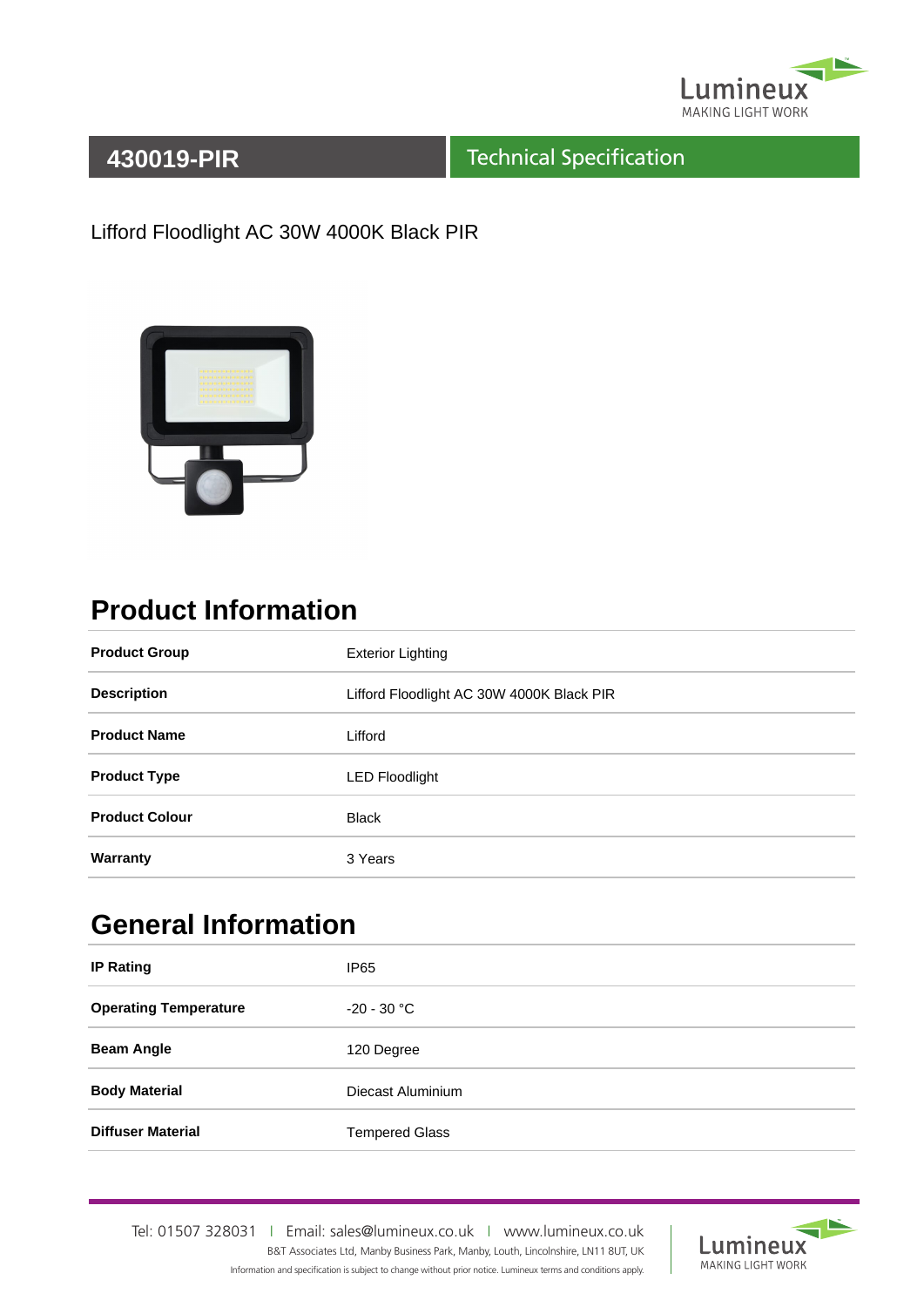

#### Technical Specification

| <b>Mounting Type</b> | Wall Mount Only |
|----------------------|-----------------|
|                      |                 |

## **LED Information**

| <b>LED Type</b>                | <b>SMD</b> |
|--------------------------------|------------|
| Lumen Output +/- 10%           | 2550lm     |
| <b>Lumens Per Circuit Watt</b> | 87Lm/W     |
| <b>LED Lifetime L70</b>        | 30000 h    |
| <b>CCT</b>                     | 4000K      |
| <b>CRI</b>                     | >80        |

## **Electrical Information**

| <b>Class</b>           | Class I           |
|------------------------|-------------------|
| <b>Circuit Wattage</b> | 29.2W             |
| <b>Connection Type</b> | Flying Lead       |
| <b>Cable Length</b>    | 1m H05RN-F 3 core |

## **Driver Information**

| <b>Input Voltage</b>       | 220 - 240V AC |
|----------------------------|---------------|
| <b>Input Current</b>       | 0.142A        |
| <b>Operating Frequency</b> | $50 - 60$ Hz  |
| <b>Power Factor</b>        | >0.90         |

### **Sensor Information**

**Sensor Type** PIR

Tel: 01507 328031IEmail: sales@lumineux.co.ukIwww.lumineux.co.uk B&T Associates Ltd, Manby Business Park, Manby, Louth, Lincolnshire, LN11 8UT, UK Information and specification is subject to change without prior notice. Lumineux terms and conditions apply.

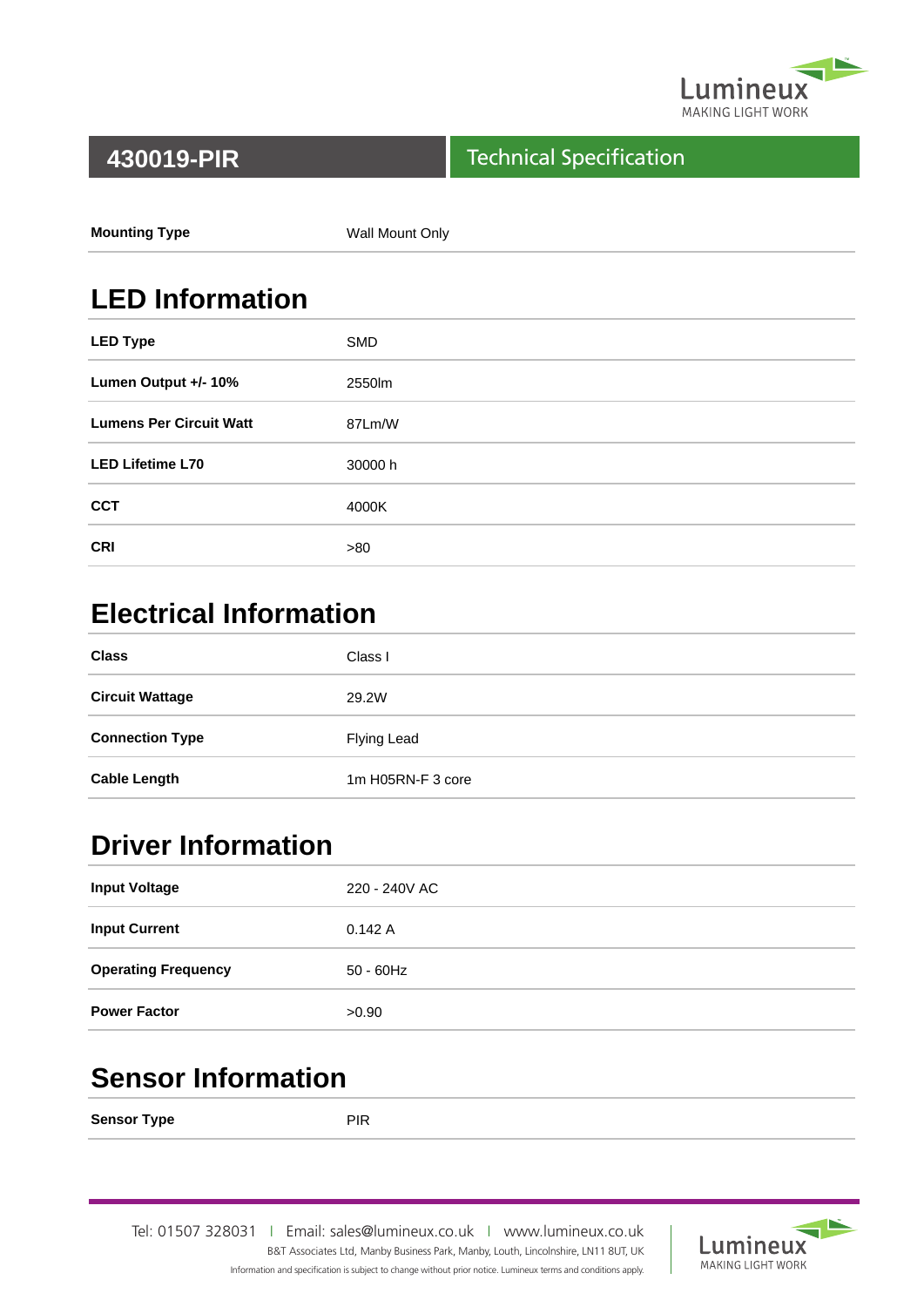

#### Technical Specification

| <b>Hold Time</b>        | 10 seconds -7 mins |
|-------------------------|--------------------|
| <b>Detection Area</b>   | 2m - 8m            |
| <b>Detection Radius</b> | 120 Degrees        |

# **Shipping Information**

| <b>Product Weight</b>    | 0.618Kg               |
|--------------------------|-----------------------|
| <b>Carton Dimensions</b> | 420mm x 320mm x 480mm |
| <b>Barcode</b>           | 5055379533050         |

### **Certification**

| <b>Manufactured in Accordance to</b> | BS EN 60598-1 |
|--------------------------------------|---------------|
| <b>CE Marked</b>                     | CE & UKCA     |

### **Product Dimensions**

| (C) | 54 mm  |
|-----|--------|
| (A) | 185 mm |
| (B) | 180 mm |